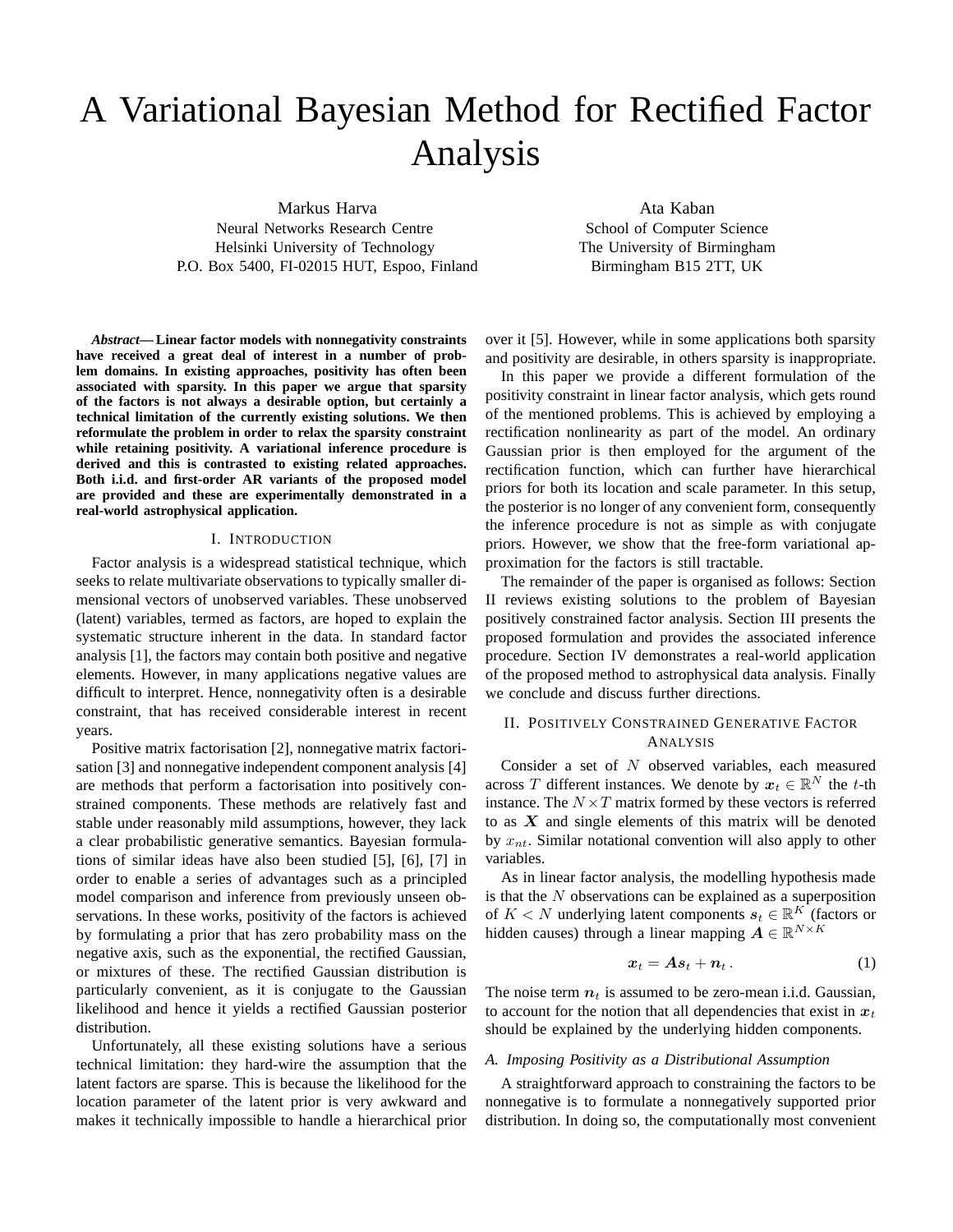alternative is to employ a rectified Gaussian distribution as considered by several authors [5], [6], [7]. It is defined as

$$
\mathcal{N}^R(s_k|\bar{s}_k,\tilde{s}_k) = \frac{2}{\text{erfc}(\bar{s}_k/\sqrt{2\tilde{s}_k})} u(s_k)\mathcal{N}(s_k|\bar{s}_k,\tilde{s}_k),
$$

where  $u(\cdot)$  is the standard step function. It is easy to see that the rectified Gaussian prior is conjugate to a Gaussian likelihood and the posterior can be computed in exactly same manner as with an ordinary Gaussian distribution.

However, as also noted in these works, the computations with the rectified Gaussian prior are only possible if the location parameter  $\bar{s}_k$  is fixed to zero, effectively making the erfc term vanish. In all other cases, computations needed to solve the variational problem are intractable.

Consequently, due to the use of a zero-location rectified Gaussian prior on the latent variable, sparse positive factors are induced. While this may be desirable in some applications, it is clearly inappropriate in others as will be shown in Section IV.

#### *B. Imposing Positivity Through a Rectification Nonlinearity*

Let us make the following substitution in (1),

$$
s_t := f(\boldsymbol{r}_t), \tag{2}
$$

where  $f : \mathbb{R}^K \to \mathbb{R}^K$  is the component-wise rectification function such that  $f_k(\mathbf{r}_t) = \max(r_{kt}, 0)$ . This guarantees that the factors  $s_{kt}$  are positive, no matter what the distribution of  $r_{kt}$ is. We employ a Gaussian prior:  $r_{kt} \sim \mathcal{N}(m_{rk}, \exp(-v_{rk}))$ .

This rectification nonlinearity has previously been used within nonlinear belief networks in [8]. A variational solution is developed in the mentioned work by employing a fixed form Gaussian approximation to the true posterior. By doing so, the cost function can be written analytically [8]. However, the stable points cannot be analytically solved, but require numerical optimisation. Note that finding the global optimum is not trivial due to the existence of multiple stable points. These issues will be illustrated in the next section, where we develop a free-form variational posterior approximation for positively constrained factor analysis.

# III. VARIATIONAL BAYESIAN RECTIFIED FACTOR ANALYSIS

In this section we propose a linear factor model that satisfies the positivity constraint by employing the rectification nonlinearity. We refer to this model as Rectified Factor Analysis (RFA).

Once the substitution (2) has been made in (1), a Gaussian prior is then employed over  $r$ . The resulting model is still linear w.r.t.  $s_t$ , it satisfies the required positivity constraint due to  $f(\cdot)$  and also offers flexibility regarding the location of the probability mass in the latent space. The model can be summarised by the following set of equations:

$$
\mathbf{x}_t \sim \mathcal{N}(\mathbf{A}f(\mathbf{r}_t), \text{diag}(\exp(-\mathbf{v}_x)))
$$
  

$$
r_{kt} \sim \mathcal{N}(m_{rk}, \exp(-v_{rk}))
$$
  

$$
a_{nk} \sim \mathcal{N}(0, 1).
$$

To obtain a truly nonnegative model, the weights of the linear mapping need to be constrained to be positive too. This can be achieved by putting a rectified Gaussian prior on them. Vague hierarchical priors are formulated for the rest of the variables.

To make the notation concise, we will refer to the latent variables by  $\theta$  and to the data by X. Handling the posterior distribution  $p(\theta|X)$  is intractable and hence we resort to a variational scheme [9], [10], [11], where an approximative distribution  $q(\theta)$  is fitted to the true posterior. This is done by constructing a lower bound of the log evidence, based on Jensen's inequality:

$$
\log p(\boldsymbol{X}) = \log \int p(\boldsymbol{X}, \boldsymbol{\theta}) d\boldsymbol{\theta}
$$
  
 
$$
\geq \langle \log p(\boldsymbol{X}, \boldsymbol{\theta}) \rangle_{q(\boldsymbol{\theta})} - \langle \log q(\boldsymbol{\theta}) \rangle_{q(\boldsymbol{\theta})}, \quad (3)
$$

where  $\langle . \rangle_q$  denotes expectation w.r.t. q.

The variational approach to be tractable, the distribution  $q$ needs to have suitably factorial form. Here a fully-factorial posterior [12], [10], [11], [13], [14], [6] will be employed.

The model estimation algorithm consists of iteratively updating each variable's posterior approximation in turn, while keeping all other posterior approximations fixed. It can be shown that due to the fully-factorial posterior approximation, all updates are local, i.e. requiring posterior statistics of the so called Markov blanket only. That is, for updating any of the variable nodes, the posterior statistics of its children, parents and co-parents are needed only. This has been exploited in the Bayes Blocks framework [13], [15], [16] which is also used in this work. The scaling of the resulting variational Bayesian algorithm is thus multi-linear in  $N$ ,  $T$  and  $K$ , giving the theoretical computational complexity of  $O(NTK)$  per iteration.

#### *A. Free-form Posterior Approximation*

The fixed form approximation employed in [8] essentially fixes  $q(r_{kt})$  to a Gaussian. In this subsection we show that although the free-form approximation of the posterior has a non-standard form, it can be handled analytically, it is more accurate compared to the fixed form approximation and it is also computationally more convenient.

The relevant term of the cost function when updating any given factor  $r_{kt}$  is

$$
\left\langle \log \frac{q(r_{kt})}{\mathcal{N}(a|f(r_{kt}), b)\mathcal{N}(r_{kt}|c, d)} \right\rangle, \tag{4}
$$

where  $a, b, c$  and d are constants w.r.t.  $q(r_{kt})$  and can be computed from the Markov blanket of  $r_{kt}$ . Because of the rectification  $f$ , the likelihood part in the denominator of (4) is no longer Gaussian, and hence no easy conjugate update rule for  $q(r_{kt})$  exists.

Before proceeding to derive the update rule for  $q(r_{kt})$ , it is worth noticing that once this is completed, the same methodology will apply if a first order AR prior

$$
\boldsymbol{r}_t \sim \mathcal{N}\left(\boldsymbol{Br}_{t-1}, \text{diag}[\exp(-\boldsymbol{v}_r)]\right)
$$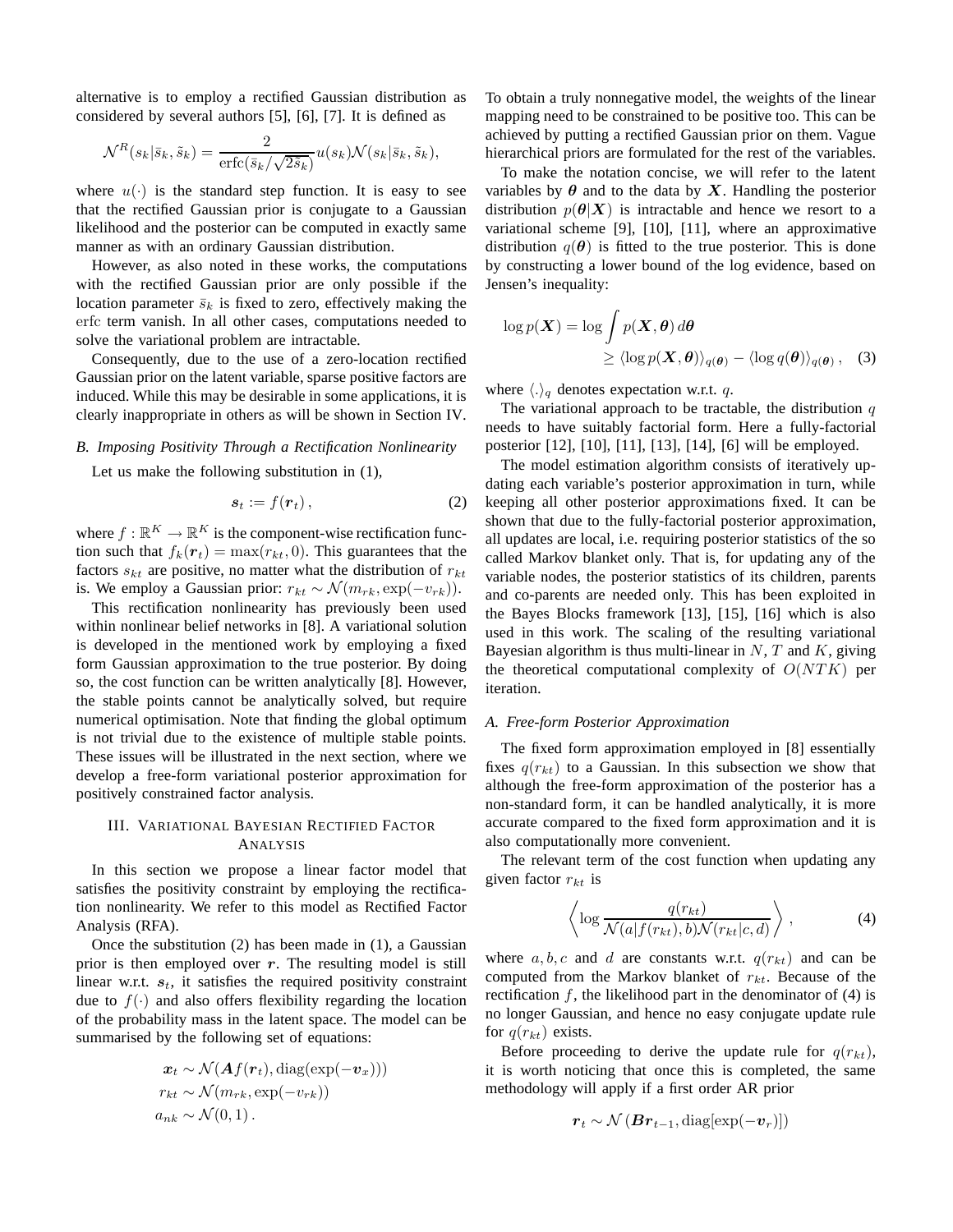is considered. Indeed, since the likelihood term at index  $t + 1$ can be combined with the prior at index  $t - 1$  (due to the Gaussianity of the prior on  $r_t$ ), an expression that has exactly the same form as (4) is obtained.

We now proceed to deriving the required inference procedure for our model. Tractability of the variational posterior means that analytical expressions can be derived for the following: (i) the cost function: $<sup>1</sup>$ </sup>

$$
C = C_q + C_p = \langle \log q(r) \rangle - \langle \log p(r|m_r, v_r) \rangle,
$$

(ii) the posterior mean  $\langle r \rangle$  and the variance  $\text{Var}\{r\}$  and (iii) the mean  $\langle f(r) \rangle$  and the variance Var $\{f(r)\}\)$ . Here and throughout,  $\langle \cdot \rangle$  denote expectations over  $q(r)$ .

*1) The Form of the Posterior:* From (4), an invocation of Gibbs' inequality immediately gives us the free form solution:

$$
q(r) = \frac{1}{Z} \mathcal{N}\left(a|f(r),b\right) \mathcal{N}\left(r|c,d\right),\tag{5}
$$

where  $Z$  is the scaling constant, that will be computed shortly. After some manipulations, (5) can be written as

$$
q(r) = q_p(r) + q_n(r) = \frac{w_p}{Z} \mathcal{N}(r|m_p, v_p) u(r)
$$

$$
+ \frac{w_n}{Z} \mathcal{N}(r|m_n, v_n) u(-r),
$$

where

$$
w_p = \mathcal{N}(a|c, b+d)
$$
,  $w_n = \mathcal{N}(a|0, b)$ ,  
\n $v_p = (b^{-1} + d^{-1})^{-1}$ ,  $m_p = v_p(a/b + c/d)$ ,  
\n $v_n = d$  and  $m_n = c$ .

Thus, it turns out that the free form posterior approximation is a mixture of two rectified Gaussians. One of these has all its probability mass on the positive real axis whereas the other on the negative axis. The normalisation constant  $Z$  of the posterior is then the following:

$$
Z = \int \mathcal{N}(a|f(r), b) \mathcal{N}(r|c, d) dr
$$
  
=  $\frac{w_n}{2}$  erfc $[m_n/\sqrt{2v_n}]$  +  $\frac{w_p}{2}$  erfc $[-m_p/\sqrt{2v_p}]$ .

*2) Relating the Free-Form Approximation to the Fixed-Form Gaussian Approximation:* Now, consider fitting the fixed form Gaussian posterior to the true one, e.g. when the quantities in (4) are  $a = 1.1$ ,  $b = 0.17$ ,  $c = -1.5$  and  $d = 1.2$ . The free-form posterior is shown in Figure 1. Looking at its form it should not be surprising that the cost function (which essentially measures the misfit between the approximate and the true posterior) has two stable points. These are shown in Figure 1 in dashed and dot-dashed lines. The dot-dashed line represents the global minimum whereas the dashed line is just a local minimum. The cost function is shown in Figure 2, where the crosses mark the stable points. It is thus clear, that an inference procedure that is able to handle the free-form posterior is preferable to an inference based on the fixed-form Gaussian approximation.



Fig. 1. The true posterior and two Gaussian approximations that are locally optimal.



Fig. 2. The cost as a function of the mean m and the log-variance  $\log v$  of the Gaussian approximation.

*3) Posterior Statistics:* Before proceeding to derive the required variational posterior statistics and the cost function, a set of moments are computed. Using these, the expectations as well as the  $C_q$  term of the cost function can be easily expressed.

We define the positive and negative  $i$ th order moments as

$$
M_p^i = \int r^i q_p(r) dr \quad \text{and} \quad M_n^i = \int r^i q_n(r) dr \,. \tag{6}
$$

It turns out, that we can express the required expectations and the cost function using the moments of order 0, 1, and 2. The evaluation of these can be cast back to evaluation of the equivalent moments of the rectified Gaussian distribution. The derivations are lengthy and are omitted.

The required posterior statistics are now easily obtained

<sup>&</sup>lt;sup>1</sup>The sub-indexes of  $r$  are dropped at this point for convenience.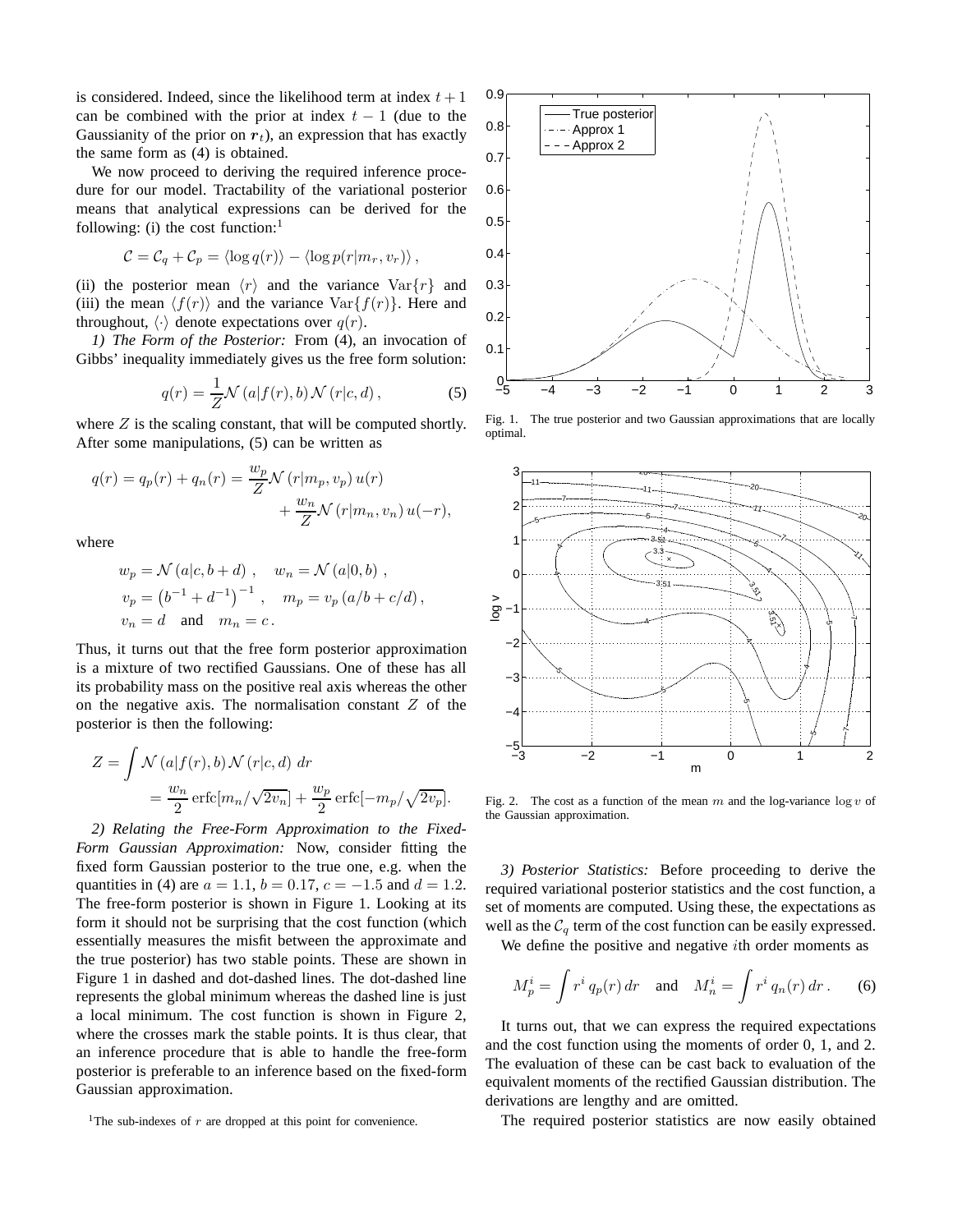using these moments

$$
\langle r \rangle = \int r q(r) dr = \int r q_p(r) dr + \int r q_n(r) dr
$$
  
\n
$$
= M_p^1 + M_n^1
$$
  
\n
$$
\langle r^2 \rangle = \int r^2 q(r) dr = \int r^2 q_p(r) dr + \int r^2 q_n(r) dr
$$
  
\n
$$
= M_p^2 + M_n^2
$$
  
\n
$$
\langle f(r) \rangle = \int f(r) q(r) dr = \int r q_p(r) dr = M_p^1
$$
  
\n
$$
\langle f^2(r) \rangle = \int f^2(r) q(r) dr = \int r^2 q_p(r) dr = M_p^2.
$$

The variances are computed using the familiar formula Var ${x} = \langle x^2 \rangle - \langle x \rangle^2$ .

*4) Cost Function:* The cost function, which is the negative of the log evidence bound (3), can be used both for monitoring the convergence of the algorithm and more importantly, for comparing different solutions and models.

The term  $\mathcal{C}_p$  of the cost function is computed as in the case of ordinary Gaussian variable, see [16] for details. The  $C_q$  term in turn is completely different due to the complex form of the posterior:

$$
C_q = \langle \log q(r) \rangle_{q(r)} = \int q(r) \log q(r) dr
$$
  
= 
$$
\int q_p(r) \log q(r) dr + \int q_n(r) \log q(r) dr
$$
  
= 
$$
\int q_p(r) \log q_p(r) dr + \int q_n(r) \log q_n(r) dr.
$$
 (7)

The two terms in (7) can be expressed using the moments derived above. The first term yields

$$
\int q_p(r) \log q_p(r) dr
$$
\n
$$
= \int q_p(r) \log \left\{ \frac{w_p}{Z} \frac{1}{\sqrt{2\pi v_p}} \exp \left[ -\frac{1}{2v_p} (r - m_p)^2 \right] \right\} dr
$$
\n
$$
= \int q_p(r) \left\{ \log \frac{w_p}{Z\sqrt{2\pi v_p}} - \frac{m_p^2}{2v_p} + \frac{m_p}{v_p} r - \frac{1}{2v_p} r^2 \right\} dr
$$
\n
$$
= \left( \log \frac{w_p}{Z\sqrt{2\pi v_p}} - \frac{m_p^2}{2v_p} \right) M_p^0 + \frac{m_p}{v_p} M_p^1 - \frac{1}{2v_p} M_p^2.
$$

Similarly

$$
\int q_n(r) \log q_n(r) dr
$$
  
=  $\left( \log \frac{w_n}{Z\sqrt{2\pi v_n}} - \frac{m_n^2}{2v_n} \right) M_n^0 + \frac{m_n}{v_n} M_n^1 - \frac{1}{2v_n} M_n^2.$   
IV. EXPERIMENTS

In this section we present an application of the proposed model to astrophysical data analysis. Experiments have been conducted on both real and synthetic stellar population spectra of elliptical galaxies, addressing both the physical interpretability of the representations created and the predictive capabilities of the models. Ellipticals are the oldest galactic systems in the local Universe and are relatively well understood in physics. The hypothesis that some of these old galactic systems may actually contain young components is relatively new [17]. It is therefore interesting to investigate whether a set of stellar population spectra can be decomposed and explained in terms of a small set of unobserved spectral prototypes in a data driven manner. The positivity constraint is important here, as negative values of flux would not be physically interpretable. The mixing proportions also need to be positive, hence standard rectified Gaussians are employed for the weights s.t.  $a_{nk} \sim \mathcal{N}^R(a_{nk}|0, 1)$ .

## *A. Missing Values and Measurements Errors*

Classical non-probabilistic approaches do not offer the flexibility for taking known measurement errors into account. It is an important practical advantage of the probabilistic framework adopted, that it allows us to handle them in a principled manner. This is achieved simply by making the 'clean' vectors  $x_t$  become hidden variables of the additional error model below

$$
y_{nt} = x_{nt} + e_{nt}.
$$

Here  $e_{nt}$  is a zero-mean Gaussian noise term with variance  $v<sub>unt</sub>$  fixed to values that are known from the properties of the physical instrument, for each individual measurement  $n =$  $1: N, t = 1: T$ . Missing values can also be handled in this framework by setting  $v_{ynt}$  to a very large value.

# *B. Results on Real Data*

A number of  $N = 21$  real stellar population spectra will be analysed in this subsection. The data [18] was collected from real elliptical galaxies, along with known measurement uncertainties, given as individual standard deviations on each spectrum & wavelength pair. The data also contains missing entries.

Each of these 21 spectra is characterised by flux values (measured in arbitrary units [18]) given at a number of  $T =$ 339 different wavelength bins, ranging between 2005-8000 Angstroms. A part of this data set is shown in Figure 3.

In this section we demonstrate three models in terms of the interpretability of their factor representation created. Positive Factor Analysis (PFA) will refer to the method reviewed in Section II-A. Rectified Factor Analysis (RFA) and Dynamic Rectified Factor Analysis (DRFA) refer to the model proposed in this paper and its AR variant respectively. We have fixed the number of factors to two, as inferring subsequent components turns out to have no physical interpretation. We repeated each run ten times with random initialisations drawn from  $\mathcal{N}^R(0, 1)$ . The model with smallest cost function value was then selected. The two components<sup>2</sup> for each of the models are shown in Figure 4. The shape of the first component is very similar for all three methods considered. This component can visually be recognised to correspond to an old and high

<sup>&</sup>lt;sup>2</sup>The order of the components is of course arbitrary, we have manually grouped them for the ease of visual inspection.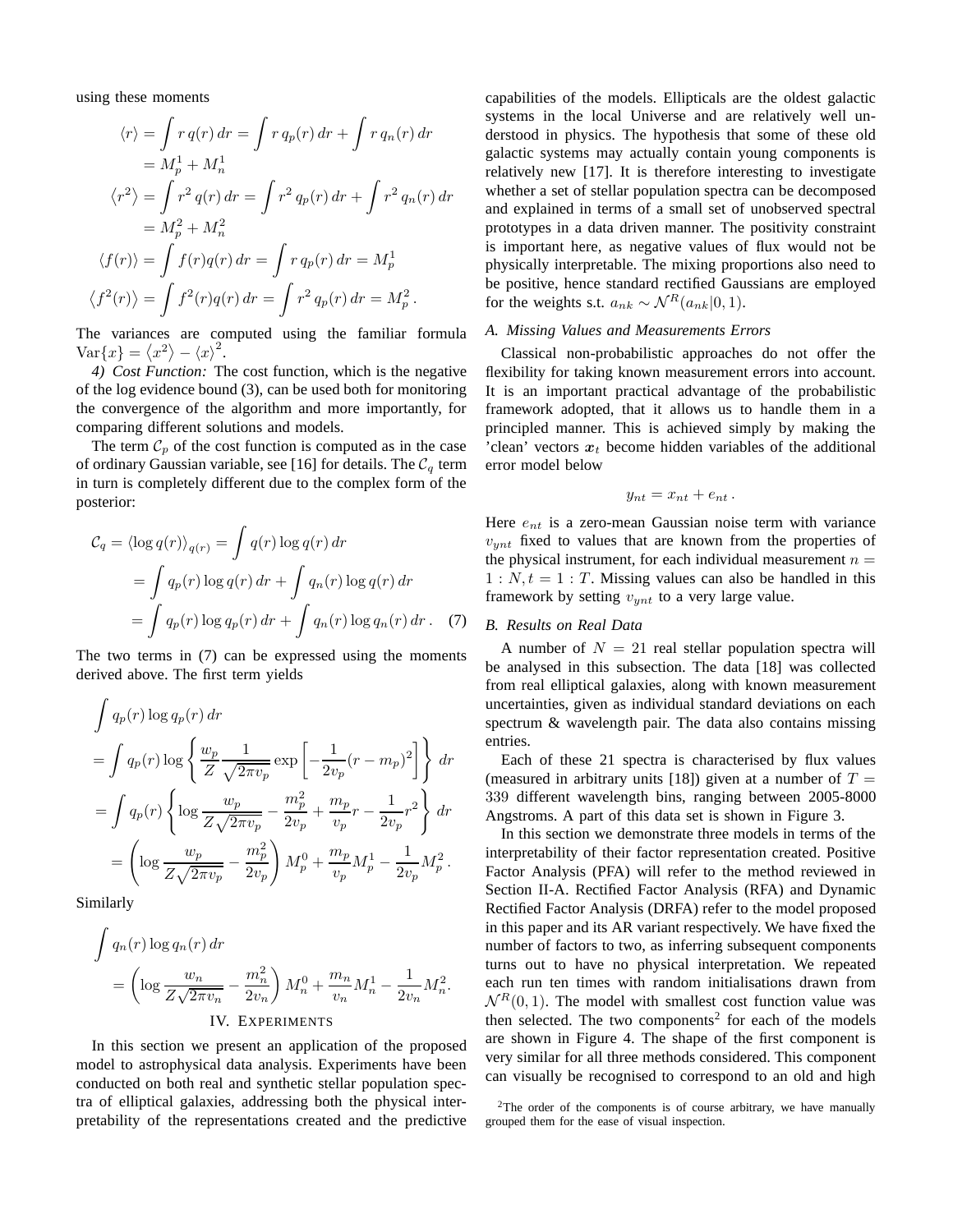

Fig. 3. A sample from the real data of spectral measurements. The dashed lines show the standard deviations of the errors in the data. The blank entries denote missing values.

metallicity stellar population. This kind of component in elliptical stellar populations has been known to physicists for a long time. In turn, the existence of a second component is a relatively recent finding in astrophysics [18].

Interestingly, the second component inferred from the data differs more across the models considered. However, the RFA second component turned out to be physically interpretable, as it exhibits many of the characteristic features of a young and low metallicity stellar population spectrum. The second component from DRFA is similar in its main shape, providing an indication for the age of this stellar population component, however it lacks some of the wiggles that encode metallicity characteristics of the stellar population.

From astrophysical point of view, the second component of PFA has no clear physical interpretation, as its distribution is biased toward zero. This is most likely due the fact that the location parameter for the rectified Gaussian distribution is required to be zero and hence small values are favoured. This results in a poor match with any known physical model. The sparsity constraint of PFA is clearly inappropriate in this application.

The values of the cost function at  $K = 2$  are detailed in Figure 5. The contributions of the various individual terms of the overall cost associated to these methods are also shown in this figure. DRFA provides the lowest overall cost, since it is able to code the factors most compactly [19]. However, as we can also read from the figure, the error term corresponding to the data reconstruction accuracy is a little larger (compared to the other two methods considered here). RFA has the smallest cost for the data reconstruction term as well, implying an accurate reconstruction of the data details.

### *C. Prediction Results on Synthetic Data*

Here we employ synthetic spectra in order to assess the predictive performance of the proposed methods in an ob-



Fig. 4. The first (above) and second (below) components for the different models.

jective and controlled manner. A random selection of 100 synthetic composite spectra produced from the stellar population evolutionary synthesis model of Jimenez [18] is utilised. Each of the these may contain the superposition of two stellar population spectra with varying parameters (age, metallicity and proportion). The wavelength coverage as well as the binning of these spectra is identical to those described for the real data. The mixing proportions depend on the masses of the component stellar populations in a physically realistic manner. There are no missing entries or measurement errors in this data set, making it suitable for an controlled assessment.

We consider an inference task where half of the flux values at a random selection of wavelength bins are held out as a test set and used for evaluation purpose only. Missing values are artificially created at random in the test set. The RFA and DRFA models are trained on the same training set and asked to predict the artificially created missing entries in the previously unseen test set. The prediction can be obtained simply from the posterior mean of  $q(x_{nt})$ . The number of factors has been  $K = 3$ , determined from the evidence bound, for both models in this experiment. The SNR between the predictions and the true values, when varying the percentage of missing values in the test set, are shown in Figure 6. Clearly, as expected, DRFA outperforms RFA in this prediction task, especially